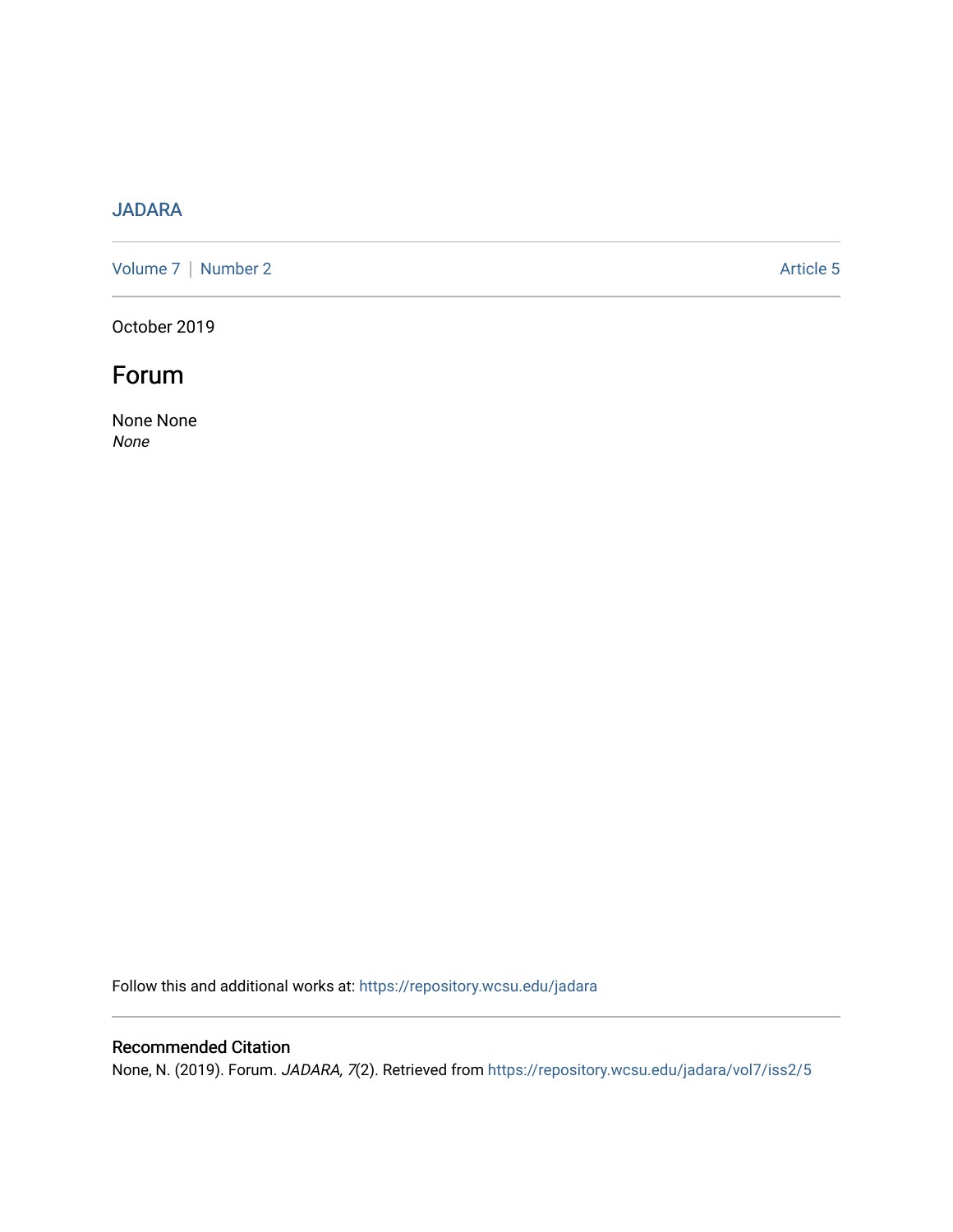None: Forum

### FORUM

We are reprinting, by permission, two recent editorials which are particularly pertinent to the times. In one. Dr. McCay Vernon implies that the Professional Rehabilitation Workers with the Adult Deaf, the Registry of Interpreters for the Deaf, and the Council of Organizations Serving the Deaf "have been summarily eliminated" by the Federal govemment, which is not completely accurate. The COSD is no longer receiving federal support; that is true. However, it is entirely within the realm of possibility that the COSD will continue, albeit in a different way. The PRWAD and the RID have lost federally sponsored projects, but neither has ceased to exist. The point is minor and is really of little consequence in terms of larger considerations suggested by Dr. Vemon and by Mr. Jack Hutchison in their respective editorials.

The key concept with which members of the several organizations professing an interest in the problems of deaf people and the securing and provision of services for deaf people should be concerned about is the very crucial point made by Mr. Hutchison so clearly that "there exist some 17 national organizations functioning in various areas of services to persons who are deaf. Yet the person who is deaf is less adequately served than any other disability group."

It does seem that if there are 17 organizations purportedly interested in services, yet services are sadly lacking, we should assume logically that there is something wrong with the *modus operandi* separately and collectively with organizations. It may be rather difficult to identify all 17 organizations, but the fact that they exist and function separately apparently without regard to commonality of interests or goals should suggest that we begin identifying one another for the purpose of seeking a way or ways of unification of effort.

Abraham Lincoln expressed it best when he illustrated the concept of strength in unity with the bundle of sticks. Just as his point was valid then, so does it remain valid today. If organizations are to be heard they must speak with a voice loud enough to be heard. At the present time there are

1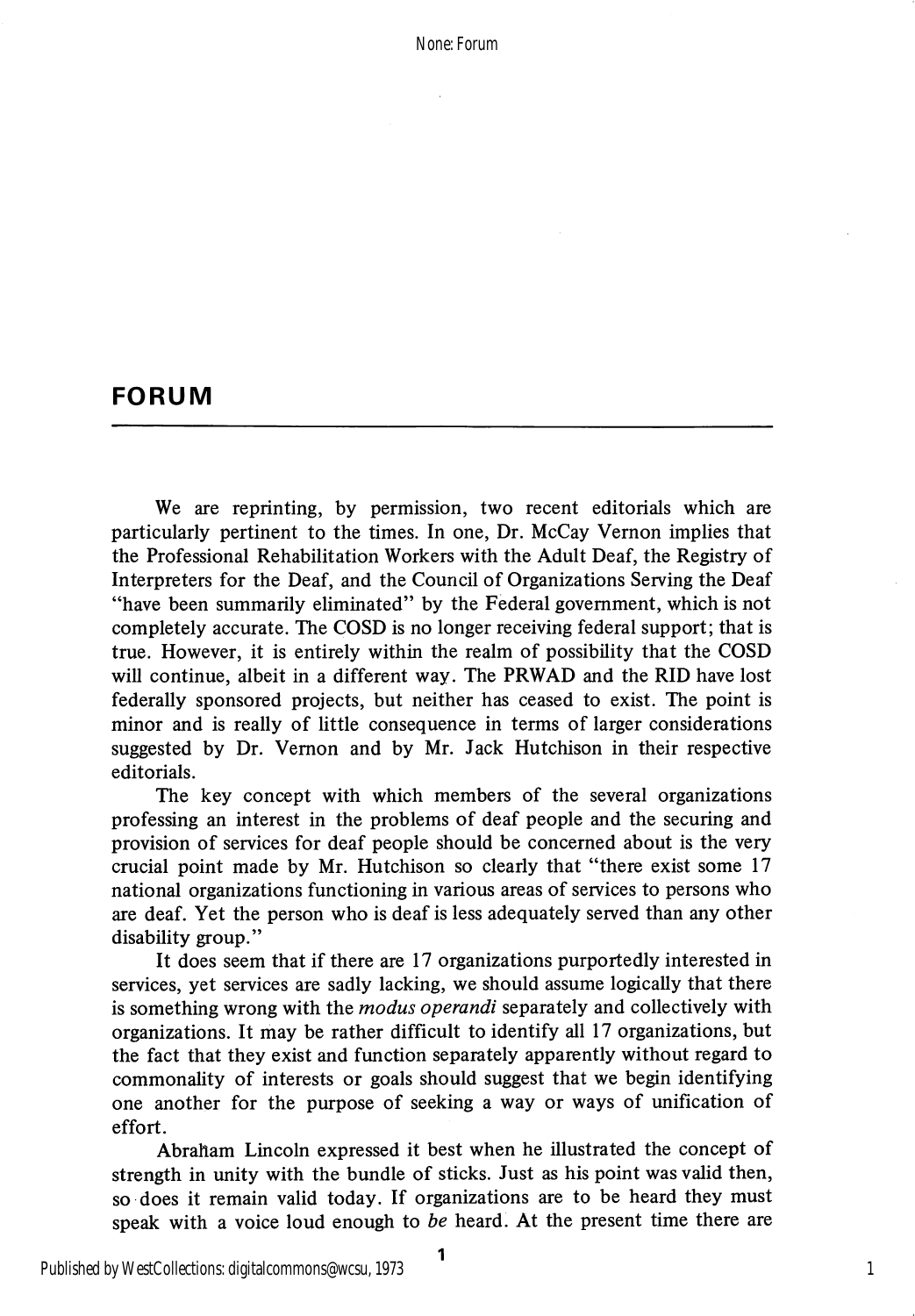#### FORUM

too many "voices", and each one not much more than a whisper. With unity the several whispers which cannot be heard, could swell to a shout. And these are days when we have to "roar like a lion."

We recall an editorial we published in the May 1973 issue of the Newsletter in which we suggested that it was high time to call a Congress for the purpose of unifying the efforts of the several key organizations which exist to serve deaf people. We were thinking more, at that time, about harmonizing our objectives than about political effectiveness. However, now that Dr. Vemon and Mr. Hutchion have raised the point, we believe that a coordinated effort to effect the kind of support that rehabilitation of the deaf requires should now receive top priority. Perhaps we can deal with the alignment of objectives at the same time. One thing seems certain  $-$  if we are to combat whimsical treatment by public agencies we must be able to speak with a collective voice.

With this thought in mind, we urge you to read and ponder the editorials reprinted herein: on the one hand, the emphasis of too many weak voices (Mr. Hutchison) and on the other, the loss of vital support monies affecting the delivery (non-delivery) of services to deaf people (Dr. Vemon).

### H.E.W. DEVASTATES DEAFNESS

Twenty-five years of work in rehabilitation of the deaf is being wiped out with elimination of many federal programs. Highly successful projects, such as Professional Rehabilitation Workers with the Adult Deaf which involved deaf consumers in leadership roles, have been summarily eliminated with no explanation. The Registry of Interpreters and the Council of Organizations Serving the Deaf have met similar fates. There is no knowledge of who made the decisions or why.

It is especially sad that in an area such as deafness, where for years there had been a dearth of services, certain embryonic programs have been arbitrarily wiped out. The work in mental health which served young deaf children and their families through the Langley-Porter Neuropsychiatric Institute had changed the entire picture for deaf youth and their parents in Califomia. Yet funding was pulled out despite appeals from all over the nation. The few services which have survived, such as Terry O'Rourke's Communicative Skills Program and Dr. Ray Jones' Leadership Training Program in Deafness, do so on token budgets.

A country which ceases to invest in its major asset, people, has assumed a self-destructive policy. Business principles of profit and loss do not generalize to a government agency such as H.E.W. which is responsible for human services. Whereas, the Edsel car could be eliminated by Ford Motor Company because it ceased to be profitable, the wholesale eradication of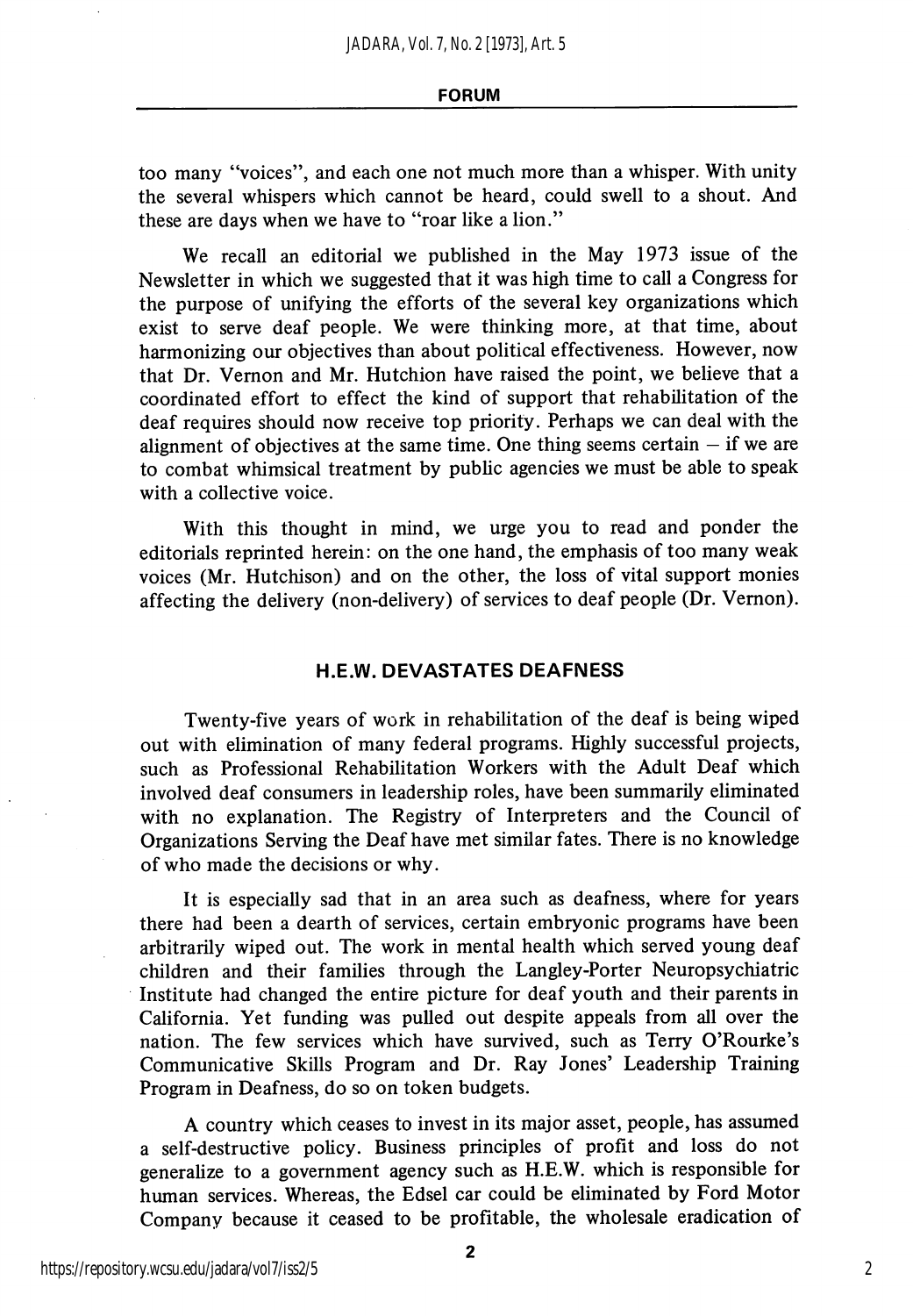already minimal services to deaf people simply denies these individuals a fair chance to survive economically and to make a contribution to our society. It does not eliminate deaf people or their needs.

Two successes of programs which have been slashed or eliminated completed their doctoral degrees recently. Dr. Allan Sussman and Dr. Victor Galloway, prelingually deafened men now making major contributions to the field of deafness, are examples of the dividend paid by the kind of services H.E.W. has devastated. Taking Dr. Sussman as a case in point: here was a man working as a printer until H.E.W. established the New York University Research and Training Center which made it possible for bright deaf people to go to graduate school. Dr. Sussman has pioneered mental health services in New York City which reach deaf mental patients with whom no hearing psychologist or psychiatrist could ever learn to communicate. Both he and Dr. Galloway are now making contributions to their fellow man at higher levels than would have been possible before.

For years members of the deaf community were denied any leadership or administrative role in the field of deafness. The problem was compounded by an educational metholology that kept communication in the homes of deaf children to a minimum and then denied deaf youth active student governments and adequate autonomy during school years. Such limiting early environments, followed by a lack of opportunity at the adult level, left an understandable unevenness of available leadership and administrative personnel in the deaf community. This was especially pronounced among the prelingually deafened. However, within the last decade, changing educational methods and the availability of interpreters and scholarships have provided changes never before possible. Consequently, a nucleus of competent young deaf persons with tremendous potential for leadership is coming on the scene who are able to help those who have carried the responsibility almost single handedly.

To have this entire process reversed by the elimination of the very programs that have brought it about is a preventable tragedy. Prevention in this case requires political action. Representatives of key organizations such as the N.A.D., C.A.I.D., C.E.A.S.D., I.A.P.O., F.R.A.T., G.C.A.A., etc., need to be given decision-making authority and budgets by their organizations. They should meet and coordinate a massive campaign directed toward support of the interests of deaf children and their families and deaf adults. They should do this, not for selfish reasons, but as a way to serve the country and the deaf community.

To fail to take this aggressive and essential step is to delegate by default the fate of deaf people to federal budget analysts from the world of commerce whose knowledge and concern about deafness are most kindly characterized as "Indifferent ignorance." — McCay Vemon, Editor, American Annals of the Deaf.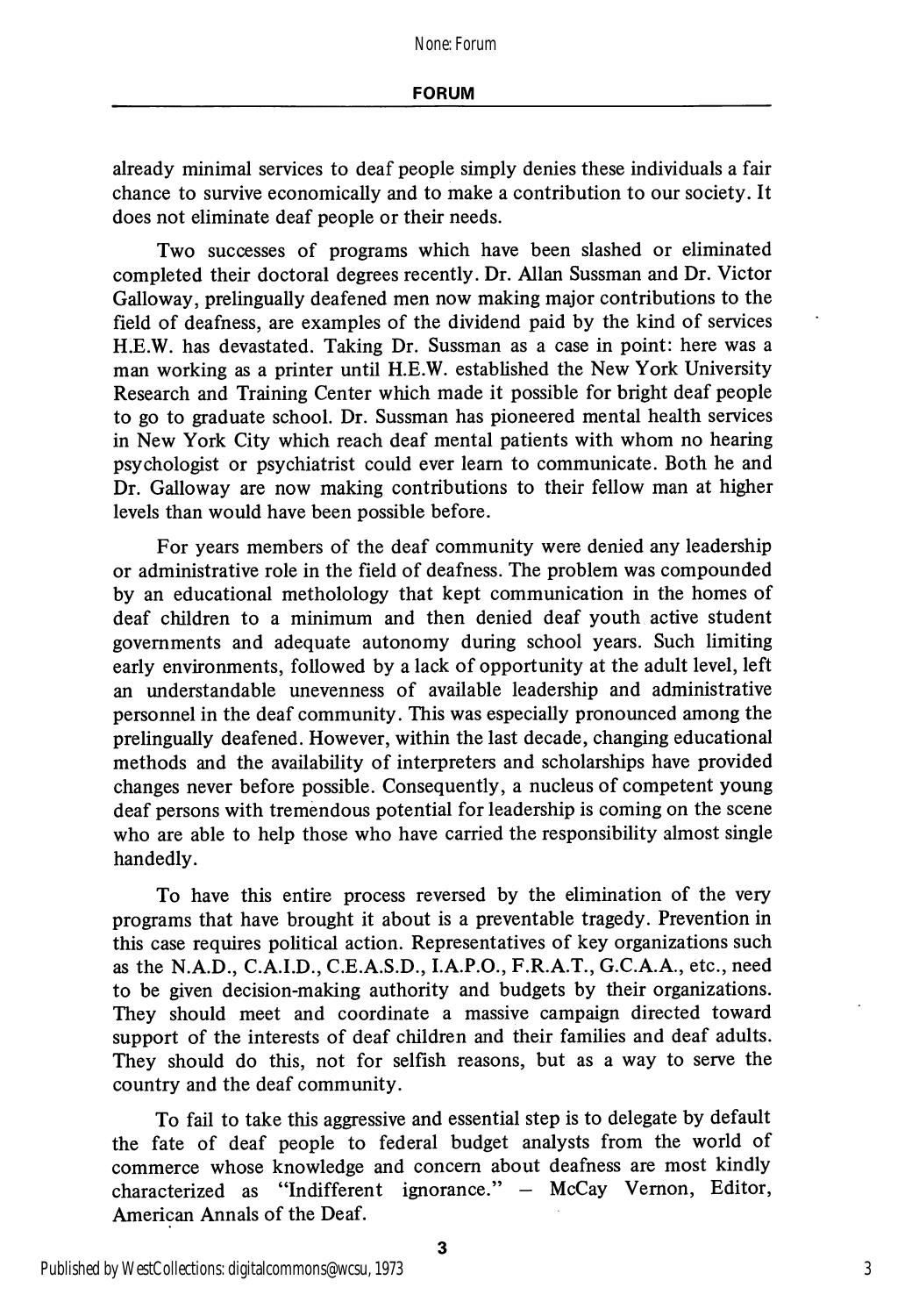#### FORUM

### WHO PLANS FOR THE DEAF?

This is the nonvisable disability that develops second class citizens. Persons who are deaf are denied full citizenship in our society. There are 13,500,000 deaf and hard of hearing persons in the United States. About three million persons have no usable hearing for speech communication, and the pre-vocational deaf number 400,000. Noise pollution may greatly increase the number of deaf persons by the year 2000. It is possible by that time we will still be attempting to function under the same archaic statutes and rehabilitation delivery systems, and the problems of deaf persons will continue.

Lack of communication tends to offer second-class citizenship to persons who are deaf. It is not only that the deaf cannot communicate with the hearing, but the hearing cannot communicate with the deaf. The burden is placed on the deaf person. He must learn to express himself so the hearing person can understand, as the deaf person lives in a hearing world. Survival requires adaptation.

Although rehabilitation services for deaf persons are available through the state-federal rehabilitation program, less than 17,000 of the 326,000 persons rehabilitated last year were deaf. Are we avoiding this categorical disability group, or is this group too difficult to rehabilitate? Granted, early detection of hearing problems and focused programs of special education could ease the rehabilitation problems of deaf persons: it still falls to the expertise of rehabilitation to complete the job. Only 45 out of 50 state rehabilitation programs have counselors specially trained to serve the deaf; and only 31 states have state supervisors for services to persons who are deaf. It is doubtful that any state rehabilitation program has an adequate number of trained personnel to serve the people constituting this largest single chronic disability group.

Constraints to successful rehabilitation of persons who are deaf include: 1. archaic statutes (e.g. the oral system of communication is the only system allowed in some state schools for the deaf); 2. only persons who are deaf learn a system of communication: hearing persons are not expected to master any useful system to communicate with deaf persons; 3. organiza tions dedicated to persons who are deaf vie among themselves for membership and status, subsequently services continue to be fragmented; 4. low expectations of ability of the deaf persons to perform; and 5. human service systems focus so much on the loss of hearing itself, that they forget this person as an individual with other needs as well.

Among the forces at work on behalf of persons who are deaf is the NRA Task Force on Deafness, which is to bring to the attention of the NRA membership potential for services to the deaf. The Council of State Administrators of Vocational Rehabilitation has a Committee on Deafness charged with the responsbiility of explicating possibilities of services for the deaf and encouraging other state directors to incorporate such services into

4